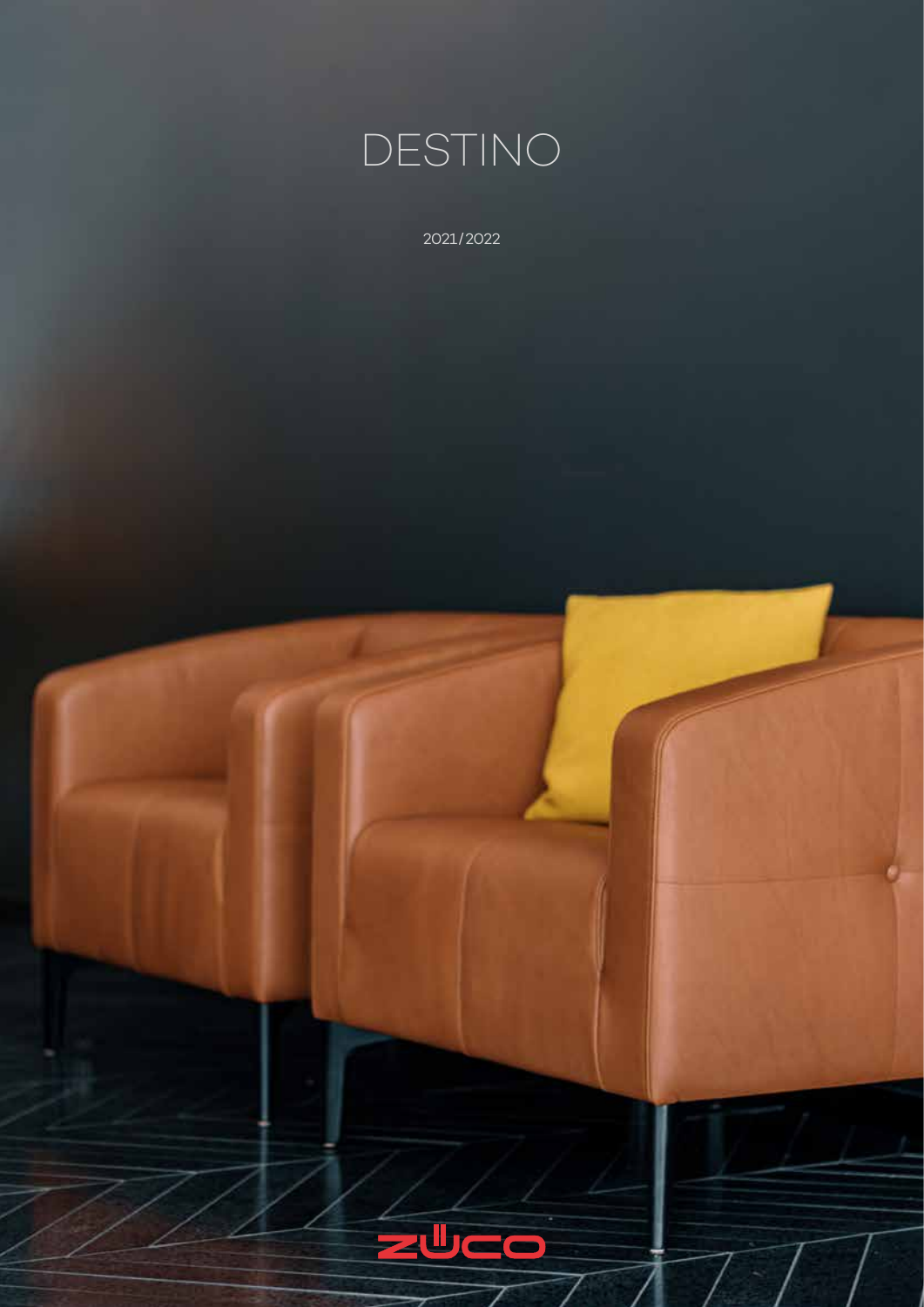





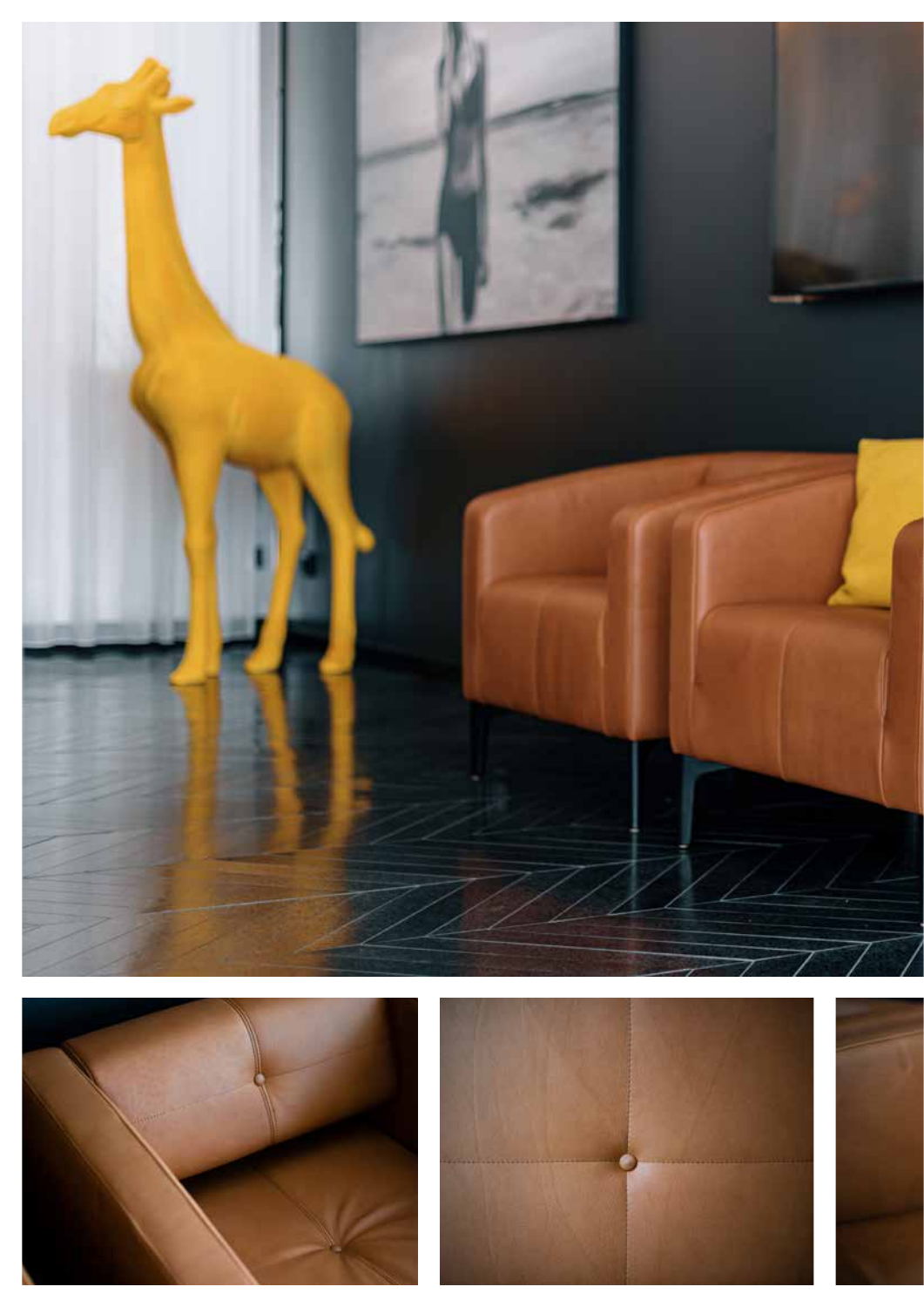



## Destino

## EIN NEUE KLASSIKE

A new classic

**DE** Nicht zu ausladend und höchst komfortabel schmückt die Loungegruppe Destino jede Lobby und jeden Besprechungsbereich. Handwerklich aufwendig gearbeitet, prägen markante Nahtführungen, Knöpfe und der offene Rücken das Destino-Design.

**EN** Not too obtrusive and amazingly comfortable, the Destino lounge range adorns any lobby or meeting area. Elaborately crafted by hand, the Destino design features distinctive seams and buttons as well as an open back.

Design: Rüdiger Schaack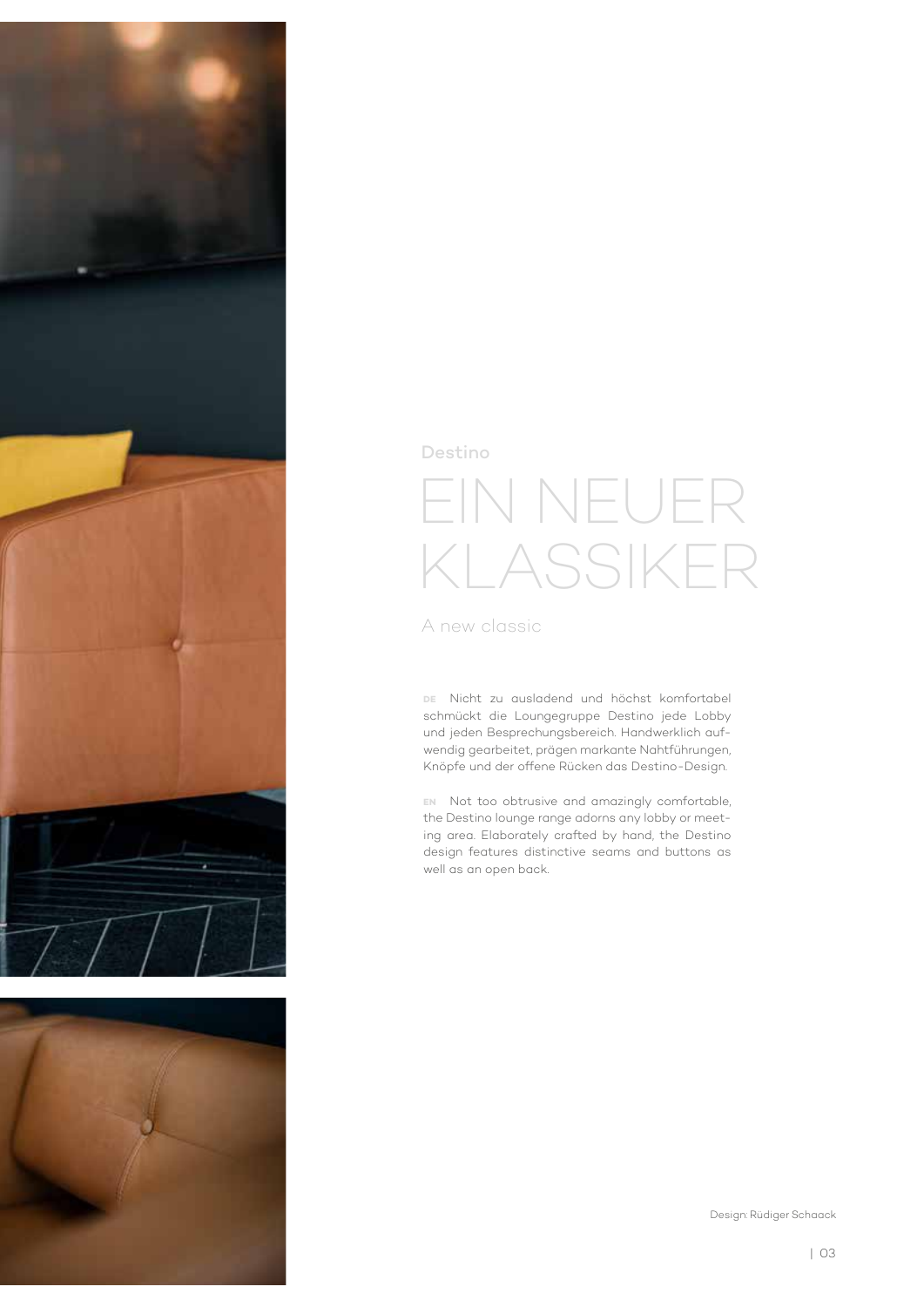**DE** Mit Komfort und Eleganz haben Lounges Einzug in jeden Lebensbereich gehalten. Züco gestaltet seit hundert Jahren außergewöhnliche Loungemöbel in aufwändiger Handarbeit. Diese Erfahrung, Tradition und Qualität sieht und spürt man.

**EN** Lounges have worked their way into every area of life with comfort and elegance. Züco has been carefully crafting extraordinary lounge furniture for a hundred years. You can see and feel this experience, tradition, and quality.

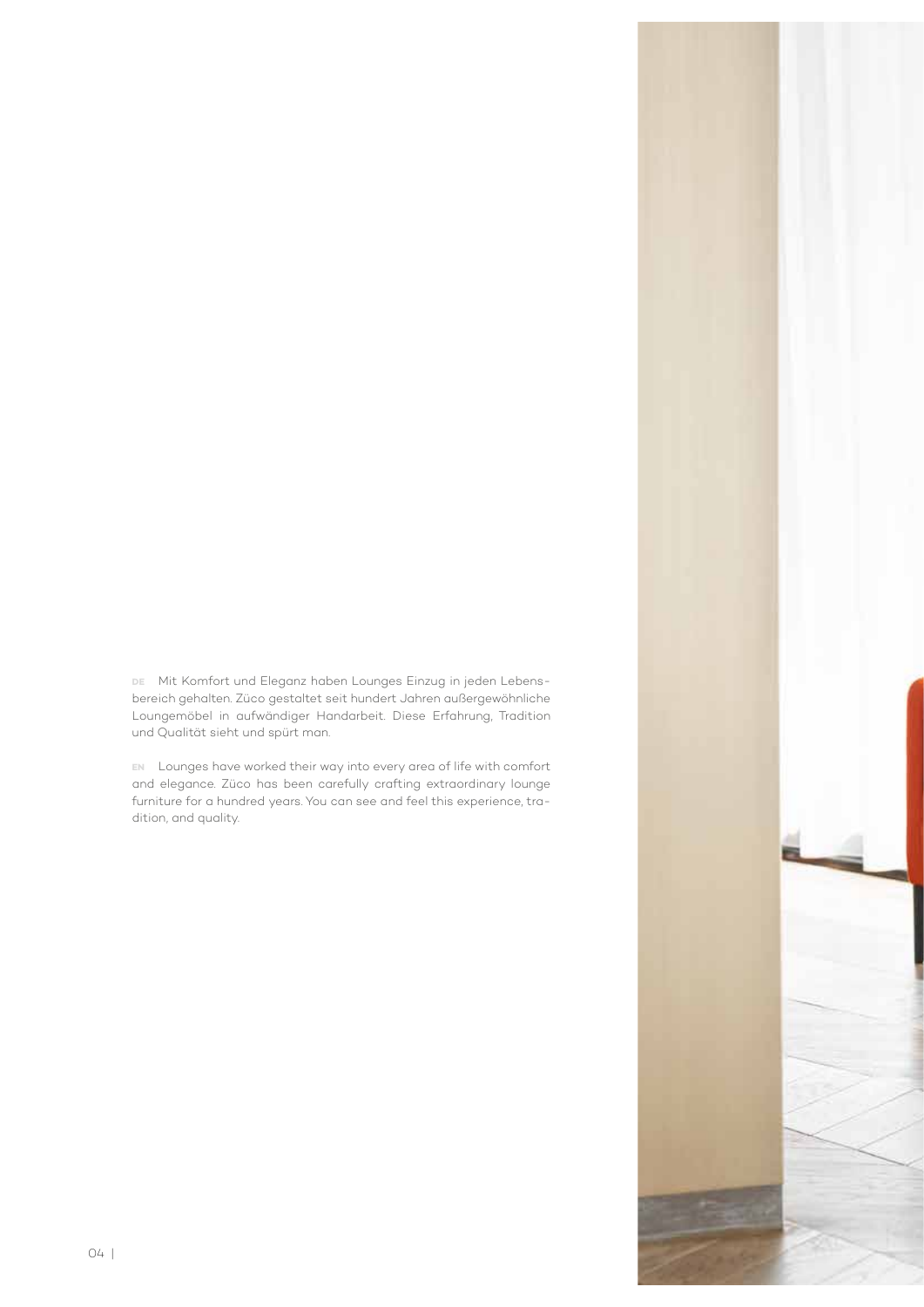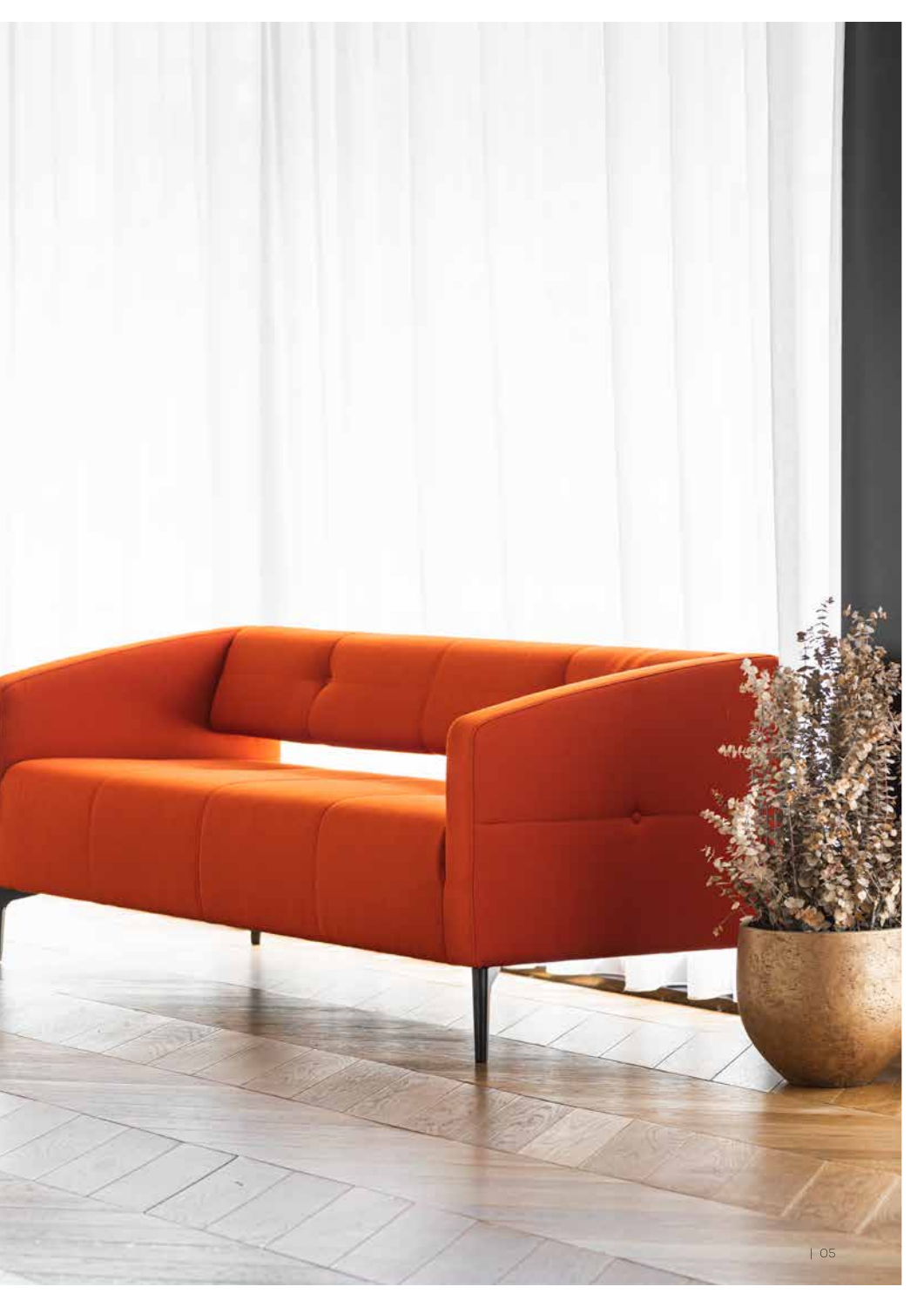